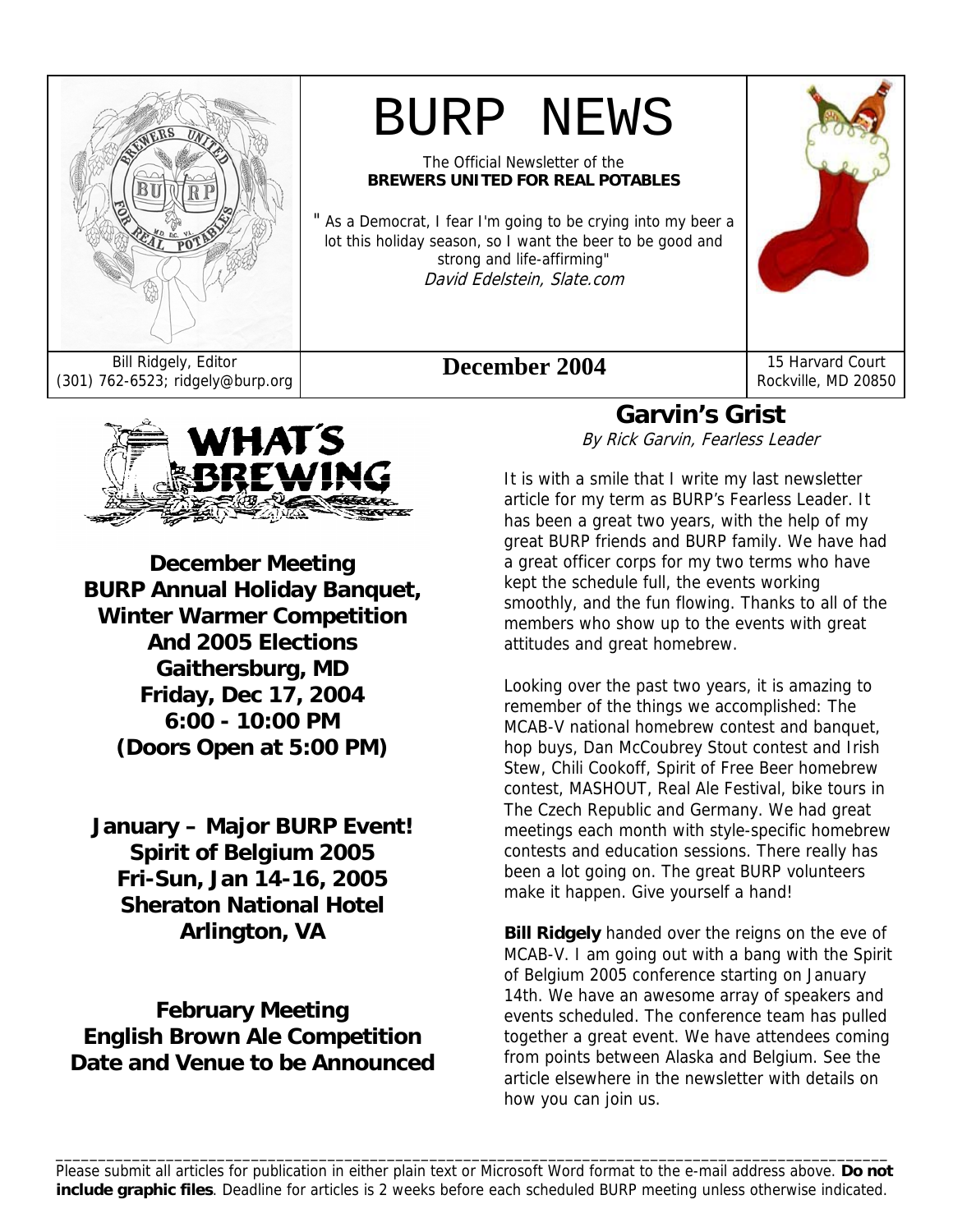Transition of power routinely works well in BURP. We will be handing over a healthy treasury and BURP's traditions to a new group of officers. We have some hard working officers running for additional terms. I look forward to working with the new crew and will enjoy watching them make their BURP vision a reality.

Spirit of Belgium was an event I wanted to see us do again on my watch. This has been a year in the planning. Big events are fun, but it is the steady calendar of BURP homebrewing events that makes the club great. It is pretty telling to me when my teenage and seven year old daughters prefer BURP events to playing with their same age friends. My daughters always want to see their BURP friends and complain loudly if they miss an event. BURP is fun, whether you drink homebrew or not. Homebrew adds the spice to this great club!

#### Thanks for the fun!

Cheers, Rick



## **Spirit of Belgium 2005 – A Celebration of Belgian and Belgian-Style Beers**

**Dates:** January 14-January 16 – Martin Luther King Day weekend **Venue:** Sheraton National Hotel 900 S. Orme Street Arlington, VA 22204 (Special rate for SOB attendees – Call 703-521-1900 for reservations) **Cost:** \$190 for full conference

**Web Site:** http://burp.org/events/sob/2005/index.html

It is not too late to sign up for BURP's Spirit of Belgium 2005 conference. This event promises an awesome array of speakers, beer tastings and

socializing with people from Alaska through Belgium obsessed about Belgian beer. We have great support from the Belgian embassy for this event. They are helping us bring in beers from five breweries that have never been seen in the United States. We have 15 speakers, 3 tastings, and 1 sensational banquet lined up. The tastings will feature 16+ homebrews, 50+ Belgian beers and beers from more than 16 American breweries. The freshest information can be found on the SOB 2005 website.

Up until now, the only way you could participate in the event was purchasing a ticket to the full threeday conference. Not everyone could spend three days with us. Starting the week of December 13, we will begin offering a limited number of ala carte tickets. We will announce ticket pricing and availability on the BURPlist email list. You can also check the SOB 2005 web site. Last resort is to call me – 703-629-4671. The ticket options that we expect to offer are:

- Friday Registration Reception included in all ala carte tickets
- Saturday All day ticket
- Sunday All day ticket, includes banquet
- Sunday Belgian-Style Beer Reception only
- Sunday Banquet only

Don't forget that a number of BURP's best Belgianstyle brewers will be contributing homebrewed beers to the opening reception to be held on Friday evening, Jan 14. Reception beer coordinator **Mel Thompson** reports that 16 kegs have already been confirmed for the event.

See you at the Spirit of Belgium. I'll be hanging out near the keg of Cantillon Lou Pepe Kriek.

Cheers, Rick

#### **Spirit of Belgium Homebrew Contest**

Are you excited? Are you ready to enter? Do you have your entry all packaged and ready to enter? Because if you are ready, then so are we. **Tom Cannon & Andy Anderson** will begin accepting homebrew entries for the Spirit of Belgium homebrew contest starting at the **December BURP meeting**. You can also drop off entries at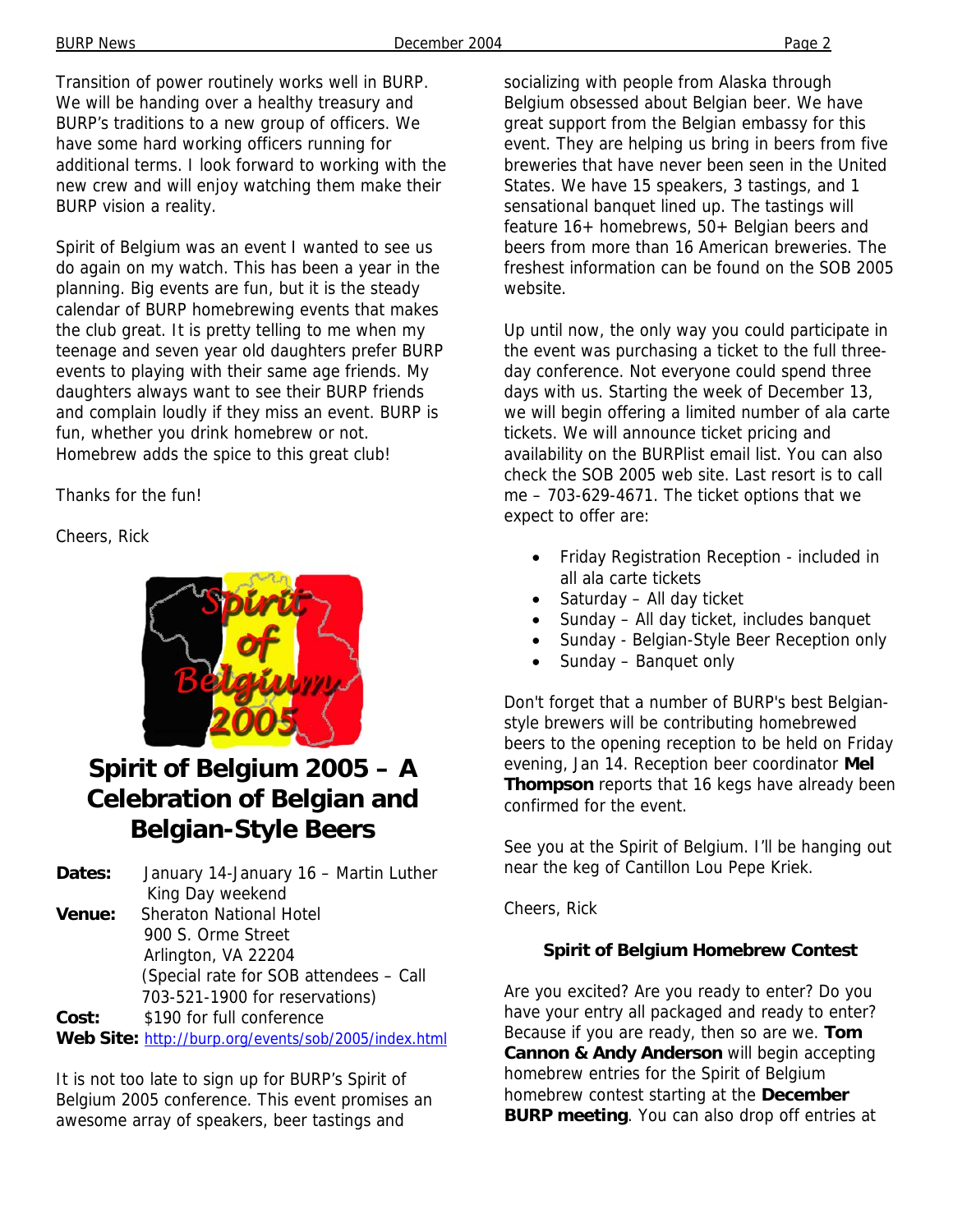Jay's Brewing in VA or Maryland Homebrew in MD (or mail them to Andy's house).

We will be accepting entries in 14 Belgian categories, with each entry requiring a \$6 entry fee. Three bottles are required for each entry. More details, including the entry form & bottle labels, can be found at the competition website.

## **Join Your Fellow BURPers for the Annual Potluck Holiday Banquet Friday, December 17!**

The December BURP meeting will be our Annual Potluck Holiday Banquet. This fabulous feast will be held at the Town of Washington Grove McCathran Hall in Gaithersburg, MD on Friday, December 17. Doors will open at 5:00 PM for those who wish to help set up and decorate. Festivities will begin at 6:00 PM, and we ask that everyone be out of the facility by 10:00 PM. As always, volunteers are needed to help with decorating, setup, and cleanup following the banquet. If you would like to assist, please contact one of the Holiday Banquet Coordinators below:

Food Coordinator, Wendy Aaronson – 301-762- 6523 (e-mail aaronson@burp.org) Decorations and Site Coordinator, Alison Skeel – 301-942-3622 (e-mail skeel@burp.org)

As with previous banquets, everyone should plan to bring a dish of their choice. If you are not sure what to bring, please feel free to contact the food coordinator above for suggestions. In past years, there have been a wide variety of appetizers, soups, salads, main courses, and desserts. We hope this tradition carries on. It has also been a longstanding tradition to use beer in dishes if at all possible, so be creative. Try to provide enough food for at least 6-8 people. All dishes should be prepared ahead of time as much as possible. The only food prep facilities in the hall are a small microwave and a refrigerator. Electrical outlets and power strips will be provided for crockpots and other heating devices if needed.

In addition to great food, the holiday banquet is always a showplace for homebrewed holiday beers. This year will feature a Winter Warmer competition organized by Minister of Culture **Mel Thompson**.

All in attendance will have a chance to vote on their favorite winter warmer, and ribbons will be given to the winners.

The other featured event will be the election for BURP's 2005 officer corps. Election of officers can be done online at the BURP website, but for those lacking web access, paper ballots will be available at the meeting. Officer candidate statements are printed elsewhere in this newsletter.

The holiday banquet is always one of BURP's premier events and an opportunity for you to show off both your cooking and brewing skills. Don't miss the fun. Join your fellow BURPers for a great time and a feast to remember!



(Photo by John Esparolini)

## **NovemBEER Meeting Report (or How many BURPers does it take to change a light bulb?)**

by Phillip DeBeers

Forty-six kegs of beer on the wall, Forty-six kegs of beer Suddenly all of the lights went out Was tasting a bitter, looked like a stout Forty-six kegs of beer on the wall

How many BURPers does it take to change a light bulb? Never mind, we'll drink dark beer.

#### **The Highlights:**

'Twas an illuminating meeting with 105 BURPers and guests as counted by **Mike Horkan.** Unfortunately, some BURPers were gone and some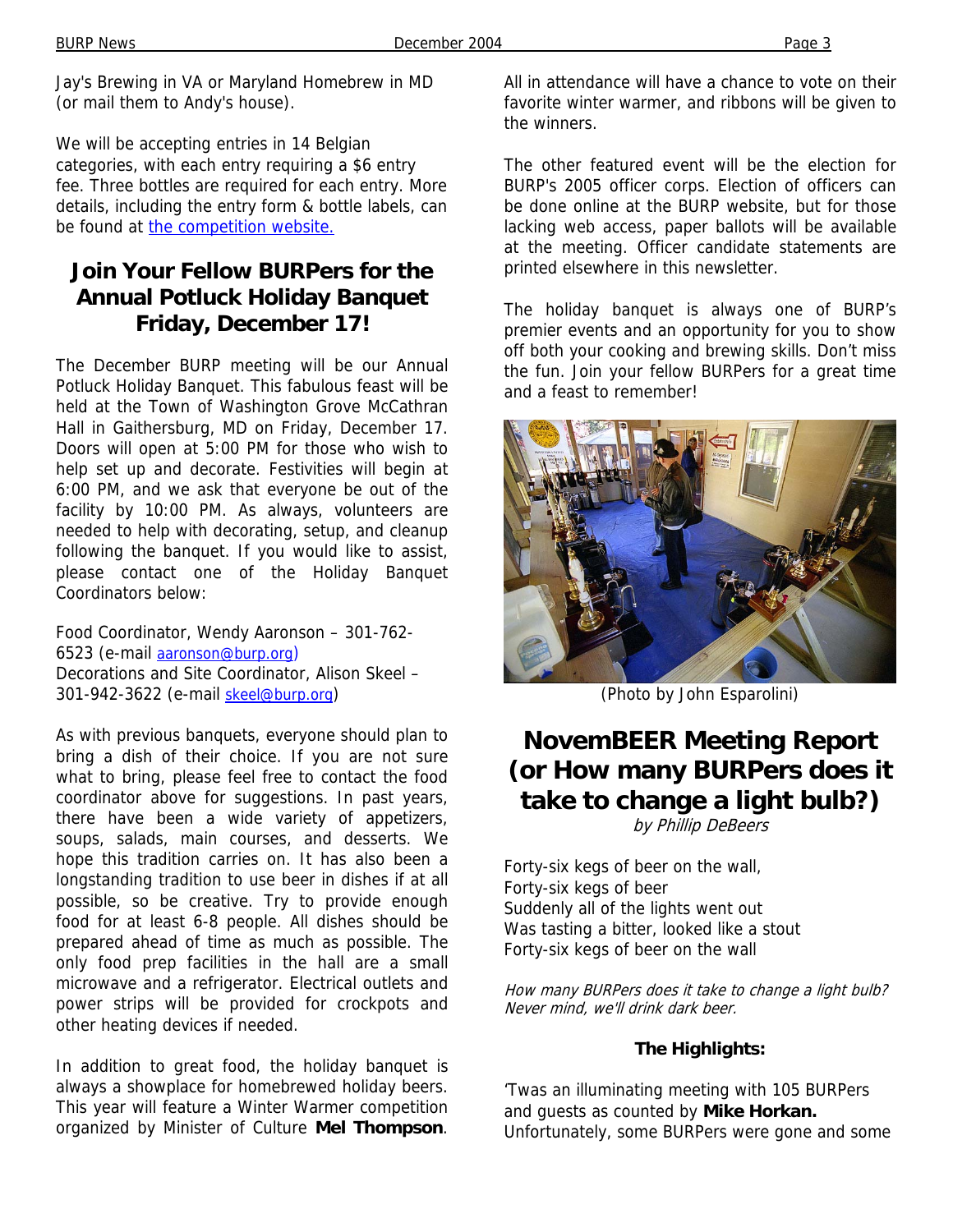were still going (he didn't check the bathrooms). **Mike** counted the BURPers outside. Later, after everyone came out for **Kathy's** raffle, he counted the BURPers inside.

Arrived late and missed most of **Andy Anderson & Tom Cannon's** real ale presentation. They attempted to show BURPers that we should be able to see through real ale. It should not be cloudy. BURPers went along with him up to a pint. Then Andy pontificated, "A glass of real ale should never distort your vision." Obviously, Andy never had a glass of **Bill Ridgely & Wendy Aaronson's** "Wee Heavy Ale". At 1.095, this brew had gravitatus, my favorite ale of the event. It not only distorted my vision, it put a swagger in my step and even made **Tom Cannon** sound brainy. Powerful stuff. I tell ya', that ale explained why **Wendy's** last name starts with AA.

How many burp officers does it take to change a light bulb? Three. Two to ponder "is it still a light beer if you drink it in the dark?" and one to see if it affects **Andy's** vision.

**Forty-six kegs of beer on the wall!!!** Can you believe that! **Colleen Cannon** said she went to a real ale festival in the UK that had only forty kegs. We bad!

#### **The Beers:**

Intended to do a report on the beers. I planned to take a sip of every ale and make notes. In the middle of my research, everyone was kicked out and all the taps were changed! Had only made it though half of the first set of kegs. I tasted almost none of the second round. So can only tell you about a few of the beers.

**Alan Hew's** dry stout was a strange brew, and so was the brew story he started spinning.

How many BURPers does it take to change a light bulb? Ten: One to hold the bulb in the socket and nine to drink beer until the room starts spinning.

**Alan's** stout was called "Little Franky". **Alan** started with the spent grains of a mash from Franklin's Brew Pub, got that? Franklin's was brewing a high gravity imperial stout, so there were lots of fermentables left for a small beer. And since

cask conditioned ales are typically lower in alcohol, **Alan** took the mash home and did a second running. Franklin's even gave him the yeast! **The Frugal Brewer** would've been proud. The beer had character. And **Alan** is one.

Another interesting brew was **Christine Johnbrier & Rick Garvin's** special bitter. I liked it. Thought it tasted like a rauch beer. Not bad for a BURP officer.

How many burp officers does it take to change a light bulb? Only one. Officers will screw up anything.

On the other hand:

How many meeting reporters does it take to assist a BURP officer changing a light bulb? Just One! Someone has to lick his finger and stick it in the socket to make sure the electricity is on.

**Kathy Koch**'s beer had great taste and was less filling. It went to the head of the class. In fact, only head filled my glass. Waited 'til it settled and was rewarded. It was reminiscent of a wonderful **Jim Busch** beer. Both had that slight peppery aftertaste - very good again for an officer. And **Kathy** also prepared another great raffle!

How many BURP treasurers does it take to change a light bulb? Are you kidding? **Kathy** won't even change a five-dollar bill. But she will give you six raffle tickets!

Other good brews I tried included a sweet stout by **Brian Dueweke** (where did he get that last name? My spell check started smoking)**. Brian,** a new member, decided to join BURP despite meeting us at MASHOUT. **Brian's** wife **Kathy** called out the numbers for our raffle. Thank you, **Kathy**.

I'm getting spoiled. The beers were only comparable to good commercial beers. Brewing has become so good in BURP that equaling good commercial beers has become commonplace. **Andy Anderson's** extra special bitter was a favorite - it earned all three adjectives. **Calvin Perilloux**  (another killer name. New rule, only people with easy to spell names get press coverage) - **Calvin** is a BURPer as well as FOAMer (Frederick Original Ale Makers). FOAM had a "brew on the fly" contest.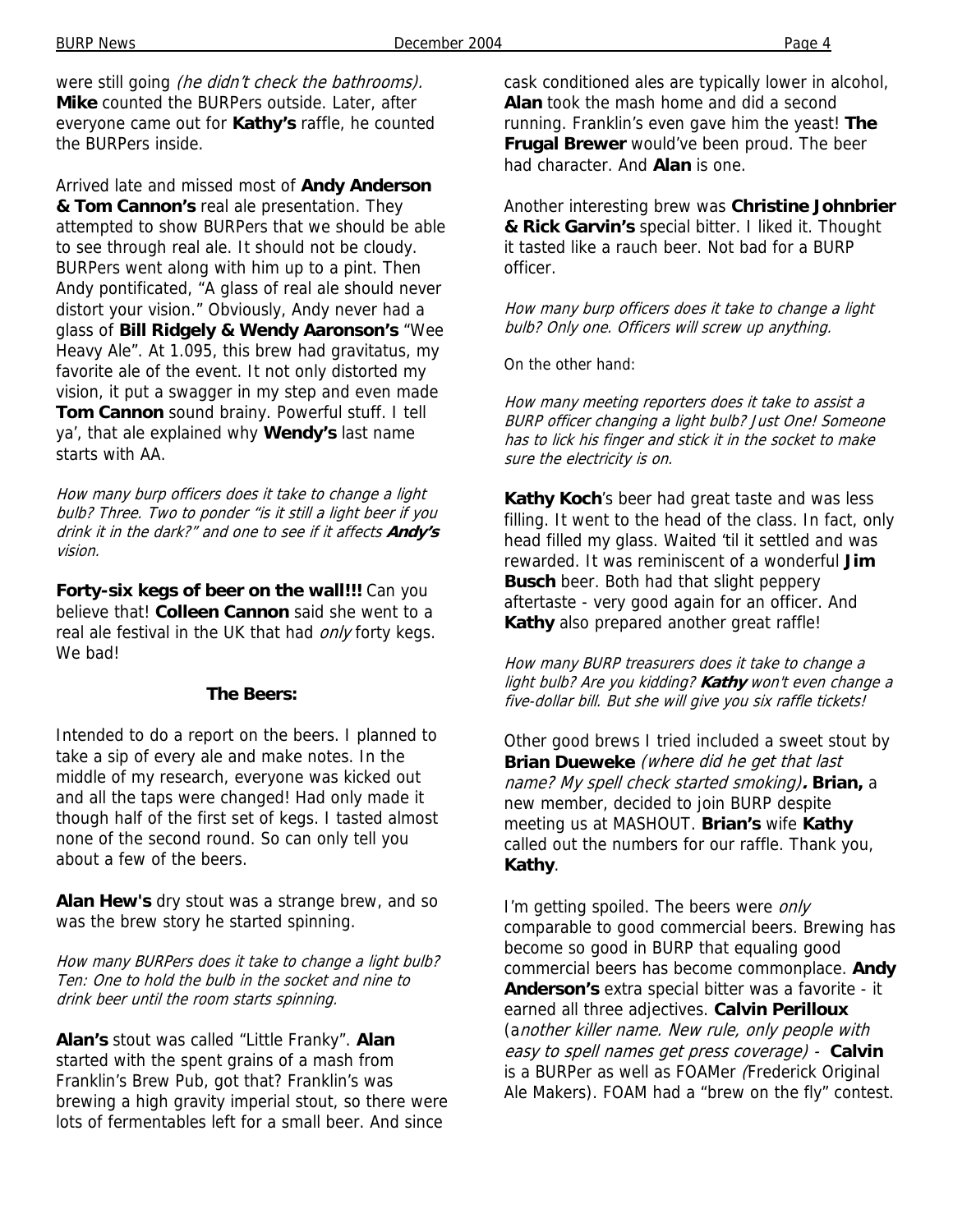**Calvin** entered and produced three full mash beers on the same day.

Now as BURPers know, I never criticize fellow BURPers, but **Calvin's** ales were beyond the pale. (And I don't mean too much crystal malt). I explained to **Calvin** that BURPers take homebrewing seriously and that there is no way he could brew a decent beer playing "brewed on the fly". (The brewing location alone was disgusting.) **I not only refused to taste his "beer," I chastised him for embarrassing himself, FOAM, and BURP by not submitting a serious entry when he was competing against BURP's best brewers.** He apologized, and **Calvin** feels bad about his gross misjudgment. I ask **BURP**ers to castigate him no further. I'm sure he will feel bad enough after reviewing his score sheets.

**Mel Thompson's** pale ale and **Dave & Becky Pyle's** ESB both made me say "yum". **Jay Hopkins** brewed an ordinary bitter and **Keith Chamberlin** an extra special bitter. Both were noteworthy. Unfortunately, I was using a tape recorder. I hit play instead of record. So I know I liked them but don't remember why.

#### **Bill & Christie Newman** and **Greg Weisz**

created a dark mild that was surprisingly flavorful for such a light bodied beer. Heard several BURPers commending and recommending a northern English brown ale by **Betsy & Bob Kepler.** I missed this one. Life is unfair.

**Steve Marler's** 70-Shilling Scottish Ale was very good. Was like a mild IPA. I liked it a lot. I don't know what a shilling is supposed to taste like, but this is the best one I ever tasted!

How many BURPers does it take to change a light bulb? Two: One to say "That's the yeast of our problems" and one to say, "My sediments exactly"

There were so many ales I missed. **Colleen** said the judges loved the competition. No beer had to be excluded for not being good. Judges were forced to choose between exceptional and wonderful brews.

#### **The Light Bulb:**

All right, let's take another circuit, let's switch to more *current* events, I'll explain the light bulb. Let me set the stage (actually the porch). BURPers got a real *charge* when they saw the kegs. They were beautifully arranged on the porch at the Windy Ridge Brewery (a superb name don't you think?). A custom wooden bar-rail section had been built by **Pete Ryba.** On three walls were beer engines and big fancy tap handles. On the floor was a new royal blue plastic tarp. It was quite impressive, albeit the taps and carpentry more so than the tarp. You could see the effort that went into this production. Ah! But what truly set off the event was the lighting. There, above our heads (fore and foam) was a ceiling fan. Not just any ceiling fan, mind you. This fan contained a built in light fixture. And that light fixture provided the ambiance that set the entire room aglow in radiance. Well, at least, for a while.

Suddenly, without warning (can you have suddenly, with warning?) the light went out! Pandemonium ensued! Ladders, light bulbs, screwdrivers, and flashlights were everywhere. I looked around and saw the dear, sweet ladies of BURP. I saw the fear. I felt the grip of panic. I heard high-pitched screams. Thank heavens for those well-grounded ladies of BURP who quickly came to the aid of our hysterical BURP officers -- many of whom had fainted. There was flashing, screwing, turning-on, sparks flying, burnouts, dim bulbs and positively shocking things. (your quintessential BURP meeting). Oh, the humanity of it all!!!

**Bill Ridgely** was brought to. Then we brought him two more. Finally, he was able to change the light bulb. The light returned, the crowd gasped, and that's how the saga "How many BURPers does it take to change a light bulb" began. Brave BURPers were coping with dark humor.

How many BURPers does it take to change a light bulb? Twenty-one: One to change the bulb, one to turn on the ceiling fan and freeze everyone in the room while **Bill**  gets a bulb, eighteen to harass him, and one to opine "watt happens?"

#### OR

Twenty-two: One to change the bulb, seven to steady **Bill** on the ladder, seven to steady the seven that are steadying **Bill**, and seven to bring real ales to the work crew.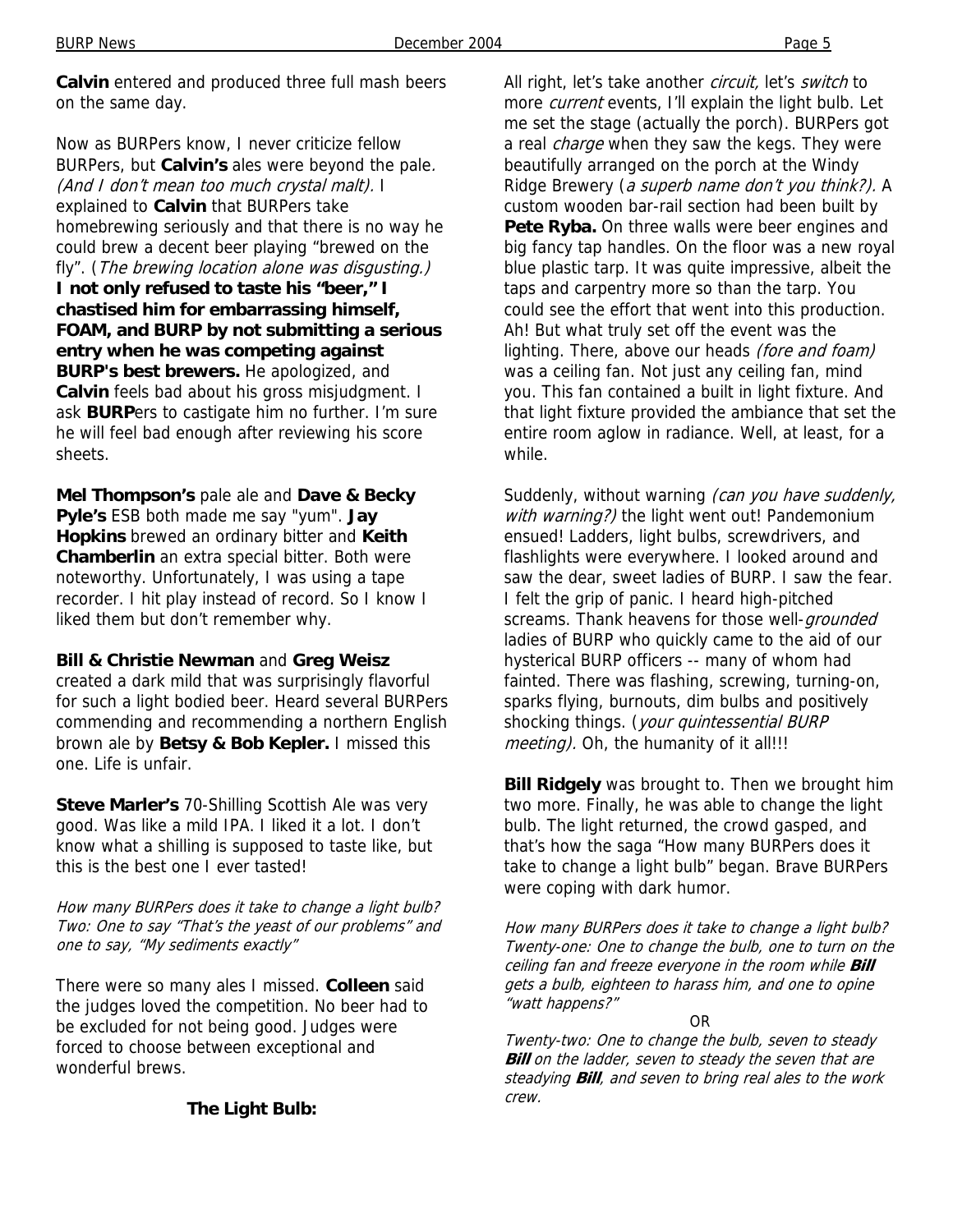The light bulb was finally replaced thanks to **Bill** and his ladder. In celebration, **Mel Thompson** proposed a toast to the former. **Tom Cannon** made a toast to the ladder.

#### **The Heroes:**

Let's thank some of the folks that made this all possible. **Andy Anderson**, **Tom Cannon,** and **Dave Pyle** spent all week delivering kegs and beer engines. **Bill & Wendy** were the biggest heroes. Imagine hosting a huge judging Friday night and then hosting an early meeting the next day? Plus they brewed three entries! Have you noticed, **Bill's** brewing skills have improved dramatically under **Wendy's** influence. In fact, if **Wendy** hadn't cut me off for a while (from drinking that is), I too might have been under the influence. Thanks, **Wendy**.

**Bill** set up a wonderful outdoor fireplace. It was grate fun. It warmed the cockles of BURPer hearts. **Craig Somers** and **Steve Wynn** went straight to the fire when they arrived. I bet their cockles were plenty cold. Those loonies rode bicycles!

And speaking of winners, a toast to our 2004 BURP officer crew! Others may disparage them but they were the best. When **Rick Garvin** gave his announcements, he didn't place himself on a pedestal. **Rick** was not on his high horse. No, this time he stood on a rock. That rock had symbolic value. Like **Rick,** it was not to be taken for granite. Nor should any of our officers on the slate. We have a dog-gone good pack of nominees for 2005.

How many BURP officers does it take to change a light bulb? Should have been zero. We should have lit candles. **Not with this BURP officer crew, no one could hold a candle to them!** 

#### **The Food:**

I don't know who brought all the food. It filled four long tables outside, and there was even more inside. Accolades were directed toward **Alison Skeel**, who roasted and brought a huge turkey. And, I saw that **Colleen Cannon** brought **Tom Cannon**. There was more ham, chicken, sausages, pastas, and there must have been ten different cheese trays. Discovered after my fourth helping

that **Mac & Diana McEwen** brought the wonderful taco dip made with homegrown peppers.

And the souper smell in the kitchen was **Lynda DiValentin's** minestrone. It started getting cold toward the end of the meeting (the weather, not the soup) and was most appreciated.

By far the most talked about food was the giant jar of garlic. Who brought a three-pound jar of garlic? **AND WHY?** I can tell you this - I didn't see any vampires, and I didn't do a lot of kissing either!

#### **The Low Lights:**

The bad news is **Peter & Joyce Long** are moving to Florida. They worried that this might be their last BURP meeting. Fortunately, quick thinking BURPers (i.e. non-officers) found a solution. We voted to have all winter meetings at **Peter & Joyce's** home in Florida. We agreed that BURPers would all stay at their house. The vote passed nearly unanimously with only two dissenting.

Was well past dark when I left Saturday night, and the meeting was still going strong. A big BURP toast to **Bill & Wendy** and the many volunteers I neglected to mention! Most importantly, I want to tell BURPers my highlight of the meeting. I was seated and drinking an ale when **Becky Pyle** walked over to chat. I looked up at her as she stood in front of me. Becky is not shy - she is a very up-front woman. As I listened, she had a couple of serious points that I was pondering. I really hoped to grasp them. Alas, I didn't, they were a bit over my head at the time. She did have a special message to get off her chest. I would like to share this message with my fellow BURPers. Remember, "**Becky Pyle** is your Hop Union." I know I'll never forget. Here's hoping you Know-Ale, and Have a Hoppy New Year!

#### **The Winners:**

3rd Place – **Newman, Newman & Weisz** (Ordinary Bitter) 2nd Place – **Bob & Betsy Kepler** (Northern English Brown Ale) Champion Ale – **Calvin Perilloux** (Mild Ale)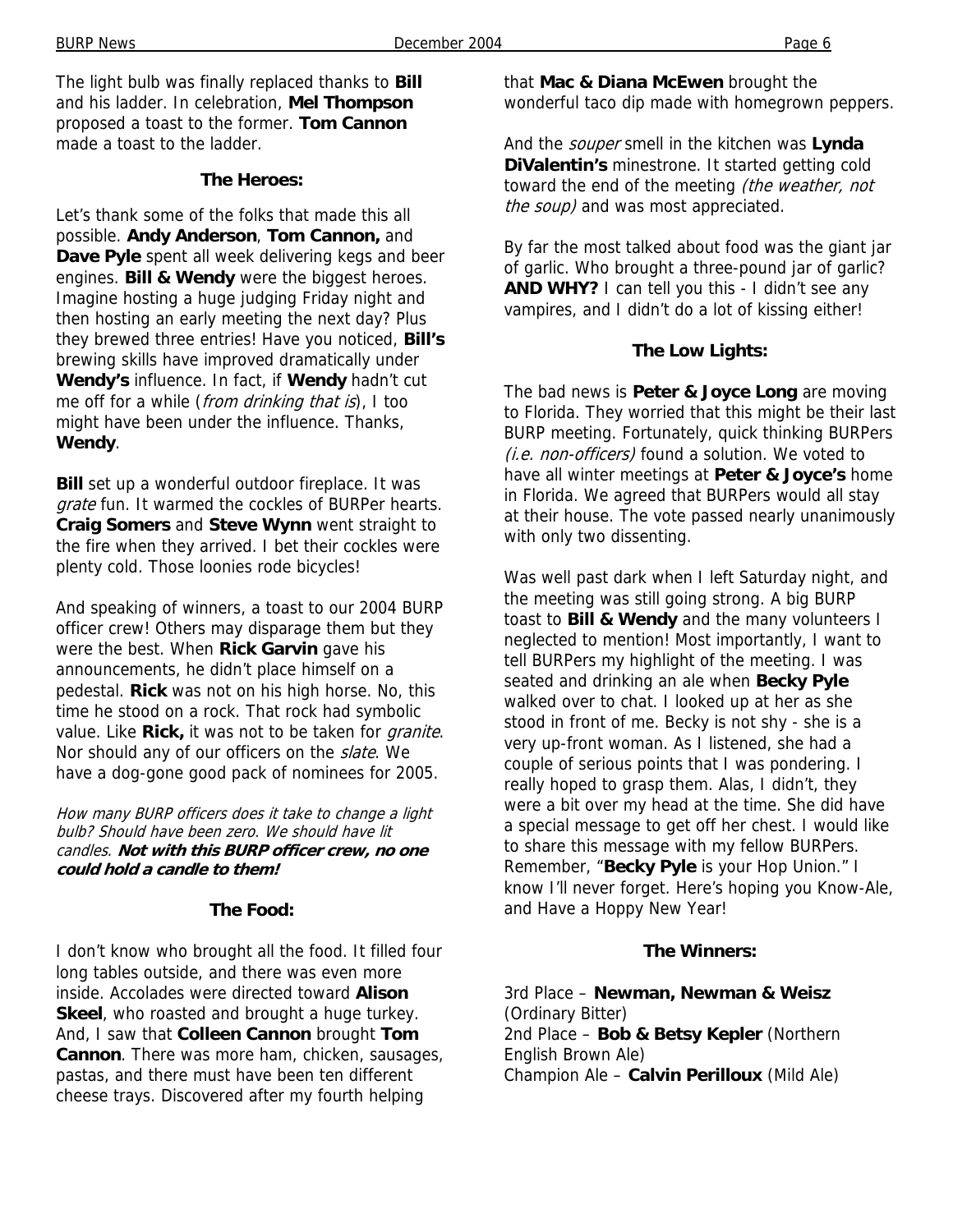## **? ? ? ? ? ? ? ? RYDler**

Q. This is not beer related but certainly apropos to the "eatin' season". How much is wasted by Americans in the food chain – a)  $20-30\%$ ; b)  $40-$ 50%; or c) 60-75%?

**? ? ? ? ? ? ? ?** 



## **BURP Elections to be Held This Month**

Yes, once again it is time to elect new officers to serve as leaders of BURP for 2005. Position descriptions and candidate statements are below. Voting may be done online at http://www.burp.org/elections/2005/ or by paper ballot at the December meeting. The BURP Officer positions are:

#### **Fearless Leader** (President)

**Duties**: Coordinates BURP activities with other officers. Makes announcements at meetings. Represents BURP to the public. (Which means that you can send articles to your relatives, who will do almost anything to avoid telling their neighbors what you do for fun). Initiates and coordinates major BURP activities (conferences, festival participation, etc).

#### **Candidate**: **Colleen Cannon**

**Candidate Statement**: The problem with this club is people just don't know how to have fun. A civilized British pub-like setting with 46 kegs of homebrewed real ale turns into a raucous Zydeco dance party. Educate BURPers on uncommon and indigenous beers styles and they put rocks in their beer, cheese rinds in their beer, cicadas in their beer, even breakfast cereal in their beer. The BURP library is going to the dogs. BURPers enjoy living large. They brew in industrial sized breweries inside their homes, ferment in huge oak barrels, and cook whole animals on barbecue grills the size of a small brewhouse. The national elections are over. Whether you're a Democrat, Republican, or

Libeertarian, it's time to put aside our partisan differences and vote for the Party Party. We, the BURPers, have worked very hard on some major events the last few years. We can be proud of our successful Masters Championship of Amateur Brewing 2004, our annual Spirit of Free Beer, our phenomenal Spirit of Belgium 2005, and turn our focus to excellent homebrewing, quality competitions, and good ol' fashioned fun. This year, I will have a specialty beer on tap all year long, for anyone who wants to whine and complain without offering any help. You're invited to belly up to the bar and pour yourself a tall, cold glass of shutthehellup. Any questions?

#### **Minister of Enlightenment** (Education)

**Duties**: Organizes educational sessions about brewing techniques or particular styles. Sets up yearly preparation courses for the BJCP exams. Holds pre-meeting commercial beer tastings to assist club members in honing style recognition skills.

#### **Candidate**: **Wendy Aaronson (Incumbent)**

**Candidate Statement**: BURP is very fortunate to have many members who have a wealth of knowledge and a willingness to share it. As Minister of Enlightenment, all I have to do is create programs that facilitate sharing among the entire membership. This year, my goals are to conduct a BJCP Exam Preparation Class and schedule the BJCP exam for a time around Spirit of Free Beer and to conduct educational sessions at some of the meetings. We have had a successful BJCP course in previous years, but it is increasingly obvious that time and traffic are our enemies. My new concept for the course is a curriculum that includes judging at BURP meetings, brewing with advanced brewers, local study sessions, and practice exams. Most importantly, I will guarantee a passing score on the BJCP exam. This structure is extremely flexible and will also permit individuals who do not have any interest in taking the exam to become better brewers. I am strongly committed to conducting an educational session at some of the meetings. This is one of the most important activities for the club because many members want to learn more about brewing and beer styles, but their time for outside activities related to this hobby is limited to a monthly meeting. In 2004, I introduced the "Tweeking It" sessions and received a lot of positive feedback. The doctored beer class that was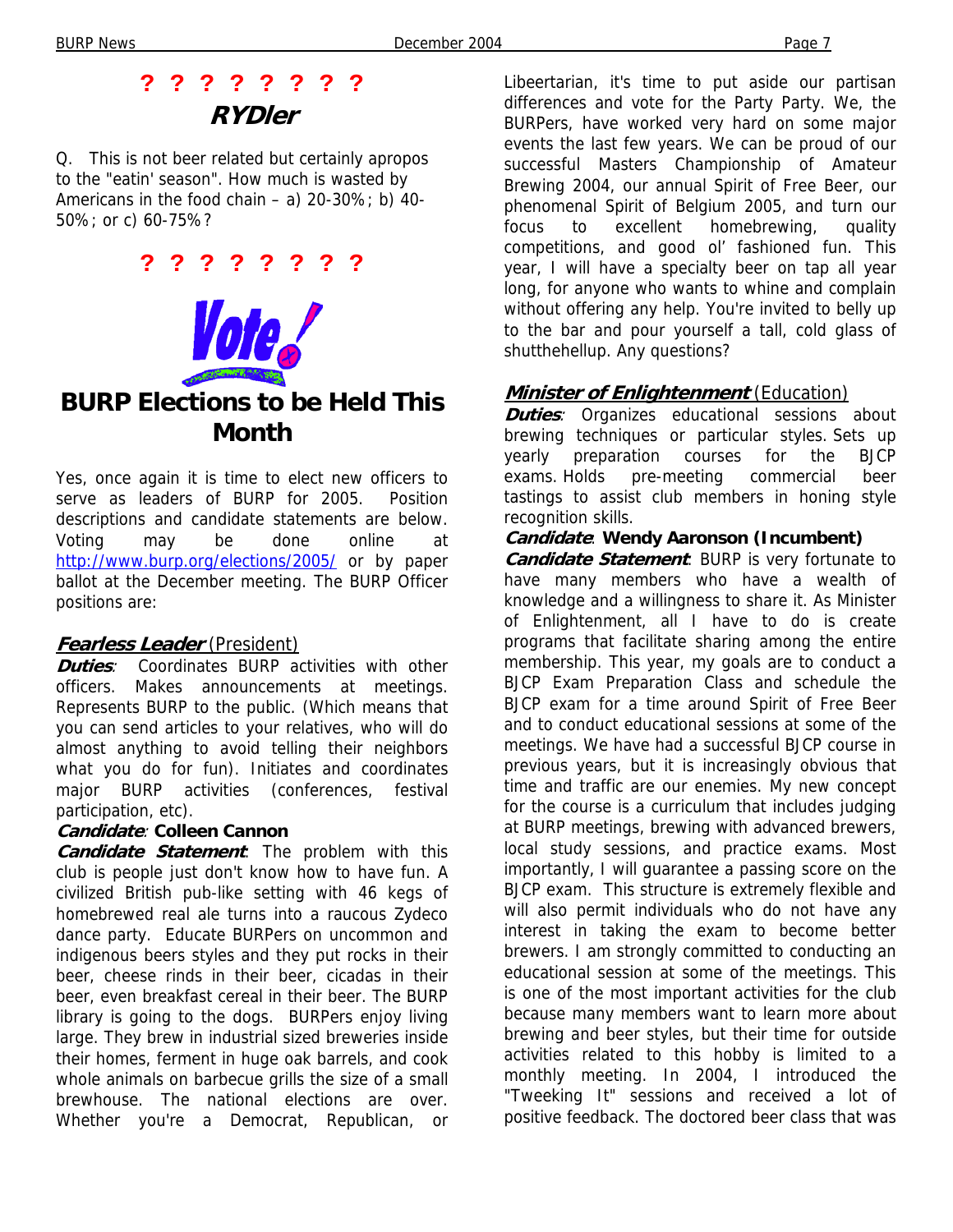held in the early spring and the slide show and presentation that Tom Cannon and Andy Anderson held during the Real Ale meeting in November were extremely popular. Finally, I have not given up on the idea of an educational project that will, at a minimum, result in a BURP newsletter article and probably a publication in Zymurgy. Areas to explore include yeast profiles and first wort hopping. Beer made as part of these projects can be consumed at the meetings. FREE BEER!!!

#### **Minister of Culture** (Competitions)

**Duties**: Runs monthly club competitions and writes articles about styles for the BURP News. Orders awards for contests. Recruits the competition organizer for the Spirit of Free Beer or does it himself/herself. May organize troubleshooting corner at meetings.

#### **Co-Candidates**: **Bud Hensgen & Mark Hogenmiller**

**Candidate Statement**: (From Bud) I'm really doing this because if I don't, **Mark Hogenmiller**, the real Minister of Culture, might not run. He is going to need some help. I also hope that being a co-officer in the club will help improve my lousy beer. I will probably be shamed into doing a better job. Also, I would like to come up with ways to increase the number of club members who enter competitions and also maybe see some new faces actually WINNING competitions. I would also like to find ways to get newer members involved in managing competitions and increasing their role in other club activities. This could help us move towards bringing in new faces among club officers too, because the present crew isn't going to live forever. Finally, I believe that if I am elected to share an office, I won't have to take any crap from **Tom Cannon** any more. On second thought, that probably won't change anyhow.

(From Mark) I gladly accept the nomination to be the Co-Minister of Culture with **Bud Hensgen**. I felt motivated to take the challenge to not only keep Bud in line, but to also improve on the work that past Ministers of Culture have done. The bar has been set high with the increased participation in the Spirit of Free Beer, Spirit of Belgium, Club Competitions and other great events that have been established under the BURP legacy. With all these great events comes an opportunity to reexamine our roots as home brewers and assess

the original purpose of these events is to encourage and grow new participation in the hobby, make us better brewers, and explore the history and culture of beer. I am seeking election to this office to give back for the support, encouragement, honest feedback and free beer I have received since taking up home brewing in 1988. Schweinshaxe for Everyone!

#### **Minister of Truth** (Newsletter)

**Duties**: Edits the BURP News and gets it to you in time for you to know when and where the next meeting is. Solicits articles and people to be meeting reporters. Serves as BURP's Secretary for its official functions.

#### **Candidate**: **Bill Ridgely (Incumbent)**

**Candidate Statement**: So, you all want me back for a 2nd term as BURP Minister of Truth, do you? I'll show you. I'll publish photos of BURP members in compromising positions (pretty easy to find at any MASHOUT). I'll start printing obscene words (Coors, Schlitz, Corona). Do you have any idea how much work it takes to do this damned job? Well, okay, I'll calm down, take a deep breath, and volunteer for another year. The same caveats apply, though. I need writers and lots of 'em. I especially need volunteers to write meeting reports (much as I appreciate the work of **Jim Hanson**, **John Gardiner**, and **Tom Cannon** over the last year). I also still need trip and festival reports. Sure, I could have written about the BURP trip to Germany last summer, but there were over 15 people on that trip. Couldn't anyone else have done a brief write-up? It was a remarkable trip, to say the least. Many other BURPers have engaged in beer travels recently. How about a contribution to \*your\* newsletter? A few contributions on homebrewing (recipes, techniques) would also be greatly appreciated (in addition to those provided by the Minister of Culture). So, vote for me as your Minister of Truth for 2005, 'cause, let's face it, ain't no one else runnin'.

#### **Minister of Propaganda** (Membership)

**Duties**: Serves as BURP'S point of contact with folks who are interested in joining. Maintains the club membership database and electronic newsletter notification e-mail list. Prints the membership cards. Sends out renewal notices. **Candidates**: **Jim & Linda Rorick (Incumbents)**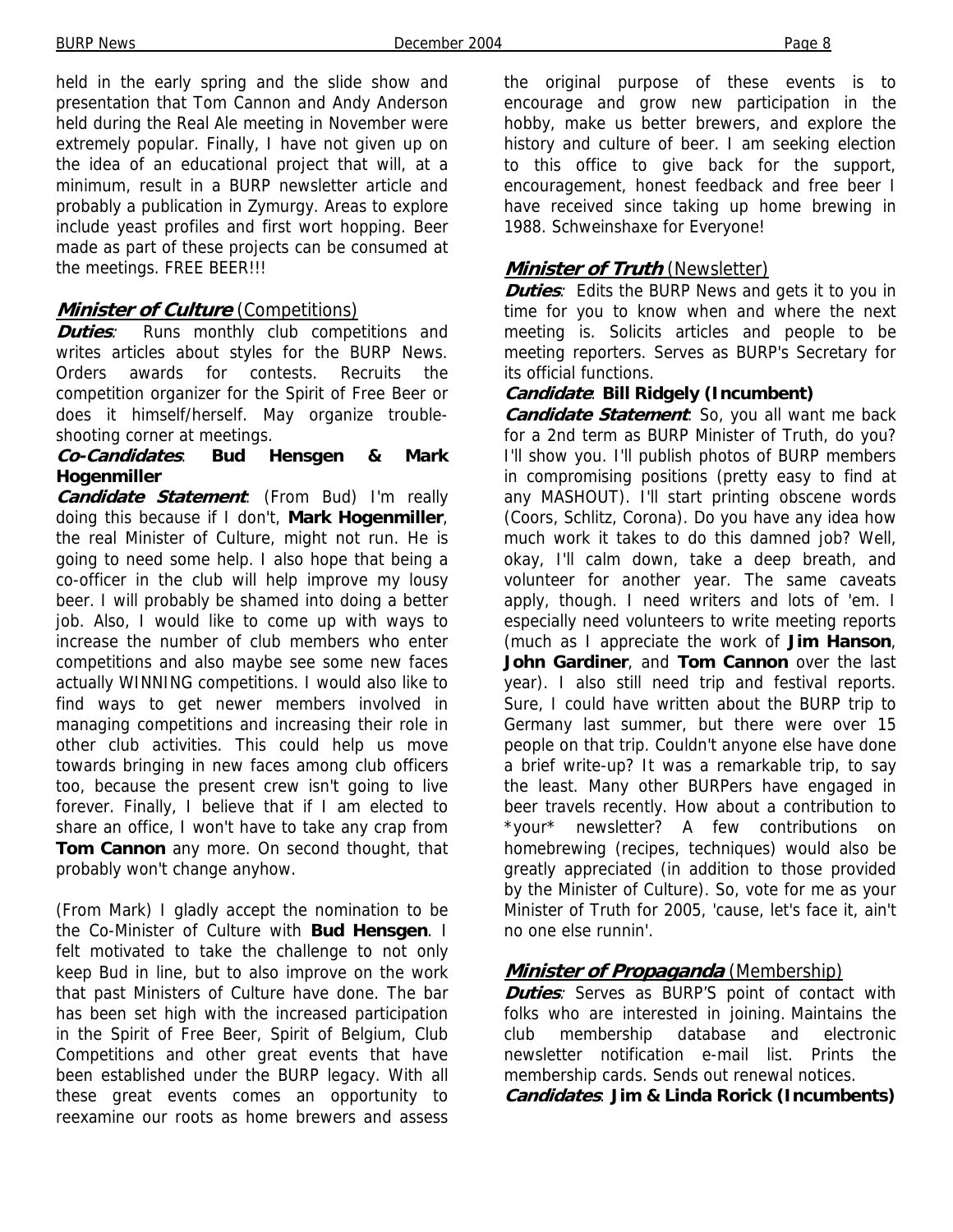**Candidate Statement**: Once again, St. Arnold has inspired us to run for the office of Minister(s) of Propaganda. During the last year, we have strived to provide timely membership services to our fellow BURP members. And since we're finally getting the hang of it, membership services should continue to improve. In our many years of BURP membership (since 1995 by our best recollection), we have enjoyed the many benefits of membership, including education, camaraderie, and the tasting of many a fine ale and lager from BURP brewers. We believe that, like St. Arnold, we can preach the benefits of beer, especially when consumed within the BURP congregation. We believe that all beer brewers can benefit from association with fellow brewers and that BURP is the best organization of brewers. Our goals are to (1) maintain and grow the BURP membership by providing information and support to current members and sponsors, and (2) preach the ways of BURP and St. Arnold (with his never empty mug of beer) to those worthy of membership. If re-elected, we will strive to fulfill the duties of Minister(s) of Propaganda to the best of our abilities and the bottom of our mugs.

#### **Minister of Finance** (Treasurer)

**Duties**: Knows where the money comes from and where it goes. Maintains the BURP bank account. Participates heavily in financial forecasting issues, such as "can we afford to front the money for Tshirts, glasses, and openers." Makes reimbursements when presented with appropriate receipts.

#### **Candidate**: **Dan Fapp**

**Candidate Statement**: My fellow Burpers, it is with the greatest humility that I come to you today to seek your vote to become BURP's next Minister of Finance. In my four-years as a BURP member, I have enjoyed the many benefits of association with this fine organization, including SOFB, MCAB, monthly meetings and holiday parties. I believe it's my time to step-up and give something back to the club as a way to say thank you to all those that have come before me to make this organization possible. If elected, I give my word that I will do my best to maintain the sound fiscal position of this great club, to continue the outstanding work of those Ministers of Finance that came before me, and to do my best to ensure our continued collective access to FREE BEER. I believe my background makes me ideally suited for this

position. Not only do I have a Master's degree in Finance, but I was also treasurer of my Cub Scout troop for TWO consecutive years. Moreover, I have already come upon some wonderful opportunities that could enhance the club's financial standing. For example, I have recently received several promising e-mails from nice widows in Nigeria who guarantee wonderful returns on our investment if we help expatriate funds from their dearly departed husbands' bank accounts that were criminally stolen by State banks. With opportunities like these, there's nothing we cannot accomplish! All kidding aside, the club has a wonderfully challenging year ahead with the Spirit of Belgium IV, the National Homebrewers Conference coming to our neighborhood, and our usual slate of club events. I offer my services to the club to see that we have the financial resources to meet our obligations for these events, and to continue our prosperity into the future. Thank you four your consideration and your vote.

#### **Candidate**: **James Harrison**

**Candidate Statement**: No statement received.

#### **Minister of the Web** (Web page)

**Duties**: Administers **burp.org**. Maintains the web site. Creates new pages for upcoming BURP events and updates the web pages. Keeps the BURP Calendar current. Custodian for BurpList and BURP's administrative internet mailing lists. Maintains the @burp.org email aliases.

**Candidates**: **Jamie & Paul Langlie (Incumbents) Candidate Statement**: Thank you for your support this past year! We look forward to serving you again in 2005. We will continue to upgrade the site and to be responsive to the Club's needs. We'll collaborate with the various committees to publicize BURP activities. With the support of "Team Langlie," including Stein and Kai, we have the technical and artistic capabilities needed to keep the site running smoothly. Your ideas are always welcome, because bottom line, the website is only as useful (and fun) as your contributions make it.

#### **Minister of History** (Libeerian)

**Duties:** Maintains the BURP Libeery, a great resource, which is underutilized. Receives newsletters from clubs all over the country, which is pretty interesting. Sends the BURP goon squad after people who have not returned Libeery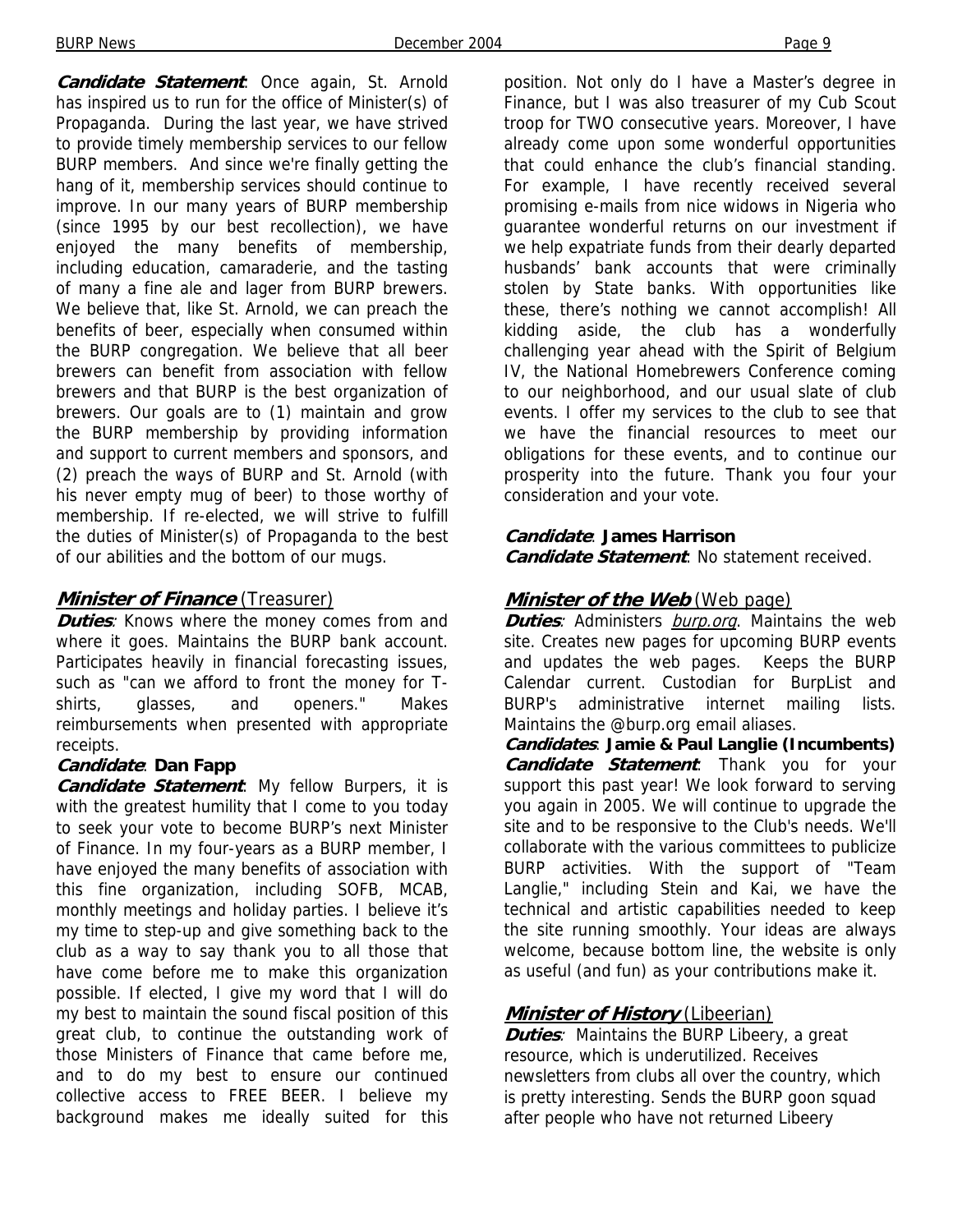material. Writes interesting articles based on libeery resources for BURP newsletter.

#### **Candidates**: **Pat, Janet, & Cerveza Crowe (Incumbents)**

**Candidate Statement**: Books? Those are large dusty coasters for our beer, right? Wait. I said that last year. Last year? Wow the year did fly by. In our second term as BURP Libeerian, what did we accomplish? Last year the BURP library got a new warm comfortable home up off the floor on dry shelves. We had two books borrowed. We added a number of books from donations and one purchase. Check out our new Belgian beer cookbook! As Libeerians we will faithfully carry out our duties as BURP officers. We are also looking to build upon the previous year's work by updating and posting the catalog on the BURP Web Page to reflect the current collection. We will also develop a lending form to be available on the Web page. Our goal is to increase accessibility, stir more interest and encourage lending for the BURP Library. Thank You.

#### **Candidates**: **Christina Allers & Tippy Wren-Allers**

**Candidate Statement**: As new nominees, Tippi and I are looking forward to the opportunity of serving BURP as Ministers of History, also referred to as Libeerian. If elected, we will take on this challenge with curiosity and enthusiasm. We hope to attract new interest to BURP's wonderful collection of brewing references as well as discover new possibilities for this position. We have our computer, phone, pencil, book mobile, and time. We would be honored to work with such a terrific group of individuals that also happen to brew some of the finest beer ever. Cheers.

### **? ? ? ? ? ? ? ?**

## **Answer to Dec RYDler:**

A. The answer is b) 40-50%, according to a study over 20 years from the University of Arizona. Be a "Frugal Brewer." Relish, recycle and reserve your resources. Stay happy, harmonious, and healthy in 2005.

**? ? ? ? ? ? ? ?** 

**BURP 10 and 20 Years Ago** 

Compiled By Bill Ridgely

#### **20 Years Ago, Dec 1984**

The Dec 1984 BURP meeting was held at the home of President **Dan McCoubrey** in Wheaton. The Nominating Committee appointed at the Nov meeting announced its recommendation of eight BURPers to run for office in 1985. Nominations were also open to the floor for additional candidates. The actual election was scheduled for the January meeting. Also discussed at the meeting were proposed activities for the upcoming year, to include a blindfolded contest to identify different brands of American megabrews by aroma and taste. Finally, members were reminded that annual dues of \$12 were due in January.

The December "Dear BURPers, Brewers, and Friends" newsletter mentioned that the beers from the new Chesbay Brewery in Virginia Beach were finally becoming available in area stores. A full list of vendors would be published in an upcoming newsletter.

#### **10 Years Ago, Dec 1994**

The first event on BURP's December schedule was a Scottish Ale education class held at **Bill Ridgely's** home in Springfield, VA on Dec 2. The class featured a tasting of 12 Scottish ales brought home by Bill and **Wendy Aaronson** from Scotland that Fall. At the end of the class, Wendy passed out three yeast cultures (Belhaven, Caledonian, and Maclays) to interested brewers. The annual BURP Holiday Banquet, held on Dec 14, was the highlight event on the calendar. The banquet was coordinated by **Becky Pyle** and held at the Oxon Hill Jaycee Center in Ft Washington, MD. Two big food highlights were **Jim Tyndall's** Samiclaus pork loin and **Chuck & Helen Popenoe's** venison tips with mushrooms in stout sauce. However, there were lots of other great dishes, including carbonade with poppy noodles in oud bruin, sausage stuffing in ale, and chicken & mushroom soup with pale ale. Desserts included cranberry bread made with Sam Adams Cranberry Lambic, bourbon & stout pie, and **Dot Steller's** apple pie from scratch. The main business at the banquet was nominating BURP officers for 1995 (nine